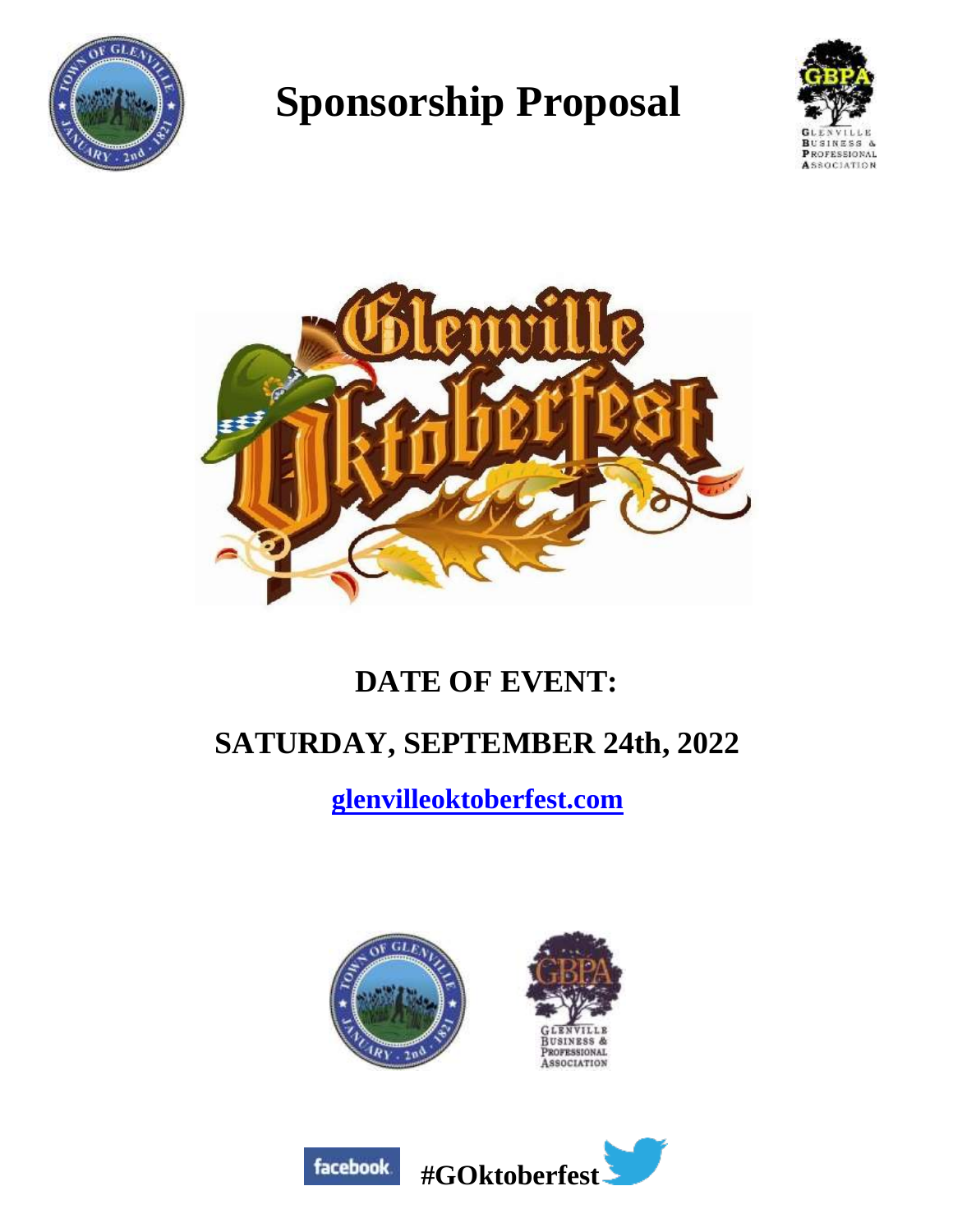**2022 Glenville Oktoberfest**

### **Commitment Letter**



|                                            |     |       | State Zip |
|--------------------------------------------|-----|-------|-----------|
| Phone<br><u> 1980 - Alexandria III.a (</u> | FAX | Email |           |

 *Sponsorships include vendor booth space. Please confirm whether you plan to host a booth*

 $\Box$  Yes, we would like to use the booth space provided  $\Box$  No, please donate our space to a non-profit to use

The Event T-Shirts will be available on the day of the event at the Hospitality Tent. Please send a company representative to pickup the number included with your sponsorship level.

*As an official representative of the company listed above, my signature executes this Sponsorship Commitment agreement, and the company above commits to this sponsorship with payment accompanying this form. I/we understand that the Glenville Oktoberfest is a rain or shine event!*

Note: To maximize advertising for the event, materials are printed in advance, business inclusion in event signage and printed materials is based upon receipt of commitment letter and payment.

| Signature: |                                 |         |       |       |  |
|------------|---------------------------------|---------|-------|-------|--|
| Title:     |                                 |         | Date: |       |  |
|            | <b>CHECK SPONSORSHIP LEVEL:</b> |         |       |       |  |
| \$5,000    | \$2,500                         | \$1,000 | \$500 | \$250 |  |

**CANCELLATION POLICY:** Upon signing this agreement, your company is responsible for 100% payment. In the event that the Oktoberfest Committee cancels the event due to an act of God, declaration of war, act of foreign enemies, or any act that directly causes cancellation of the event, the Oktoberfest Committee shall have the right to retain 30% of the sponsorship to cover pending costs. The remaining monies shall be returned to the sponsors. Understand that changes to comply with local, state, or federal guidelines related to covid-19 may be required. Rain or shine event.

\*\*\*\* See our website for graphic specifications (under Sponsorships & Vendors tab)

**Sponsorship Questions? Email us at [iwannahelp@glenvilleoktoberfest.com](mailto:miwannahelp@glenvilleoktoberfest.com)**

 **Mail Sponsorship Commitment Form & Check payable to GBPA to: Glenville Oktoberfest c/o GBPA P.O. Box 2728, Glenville, New York 12325**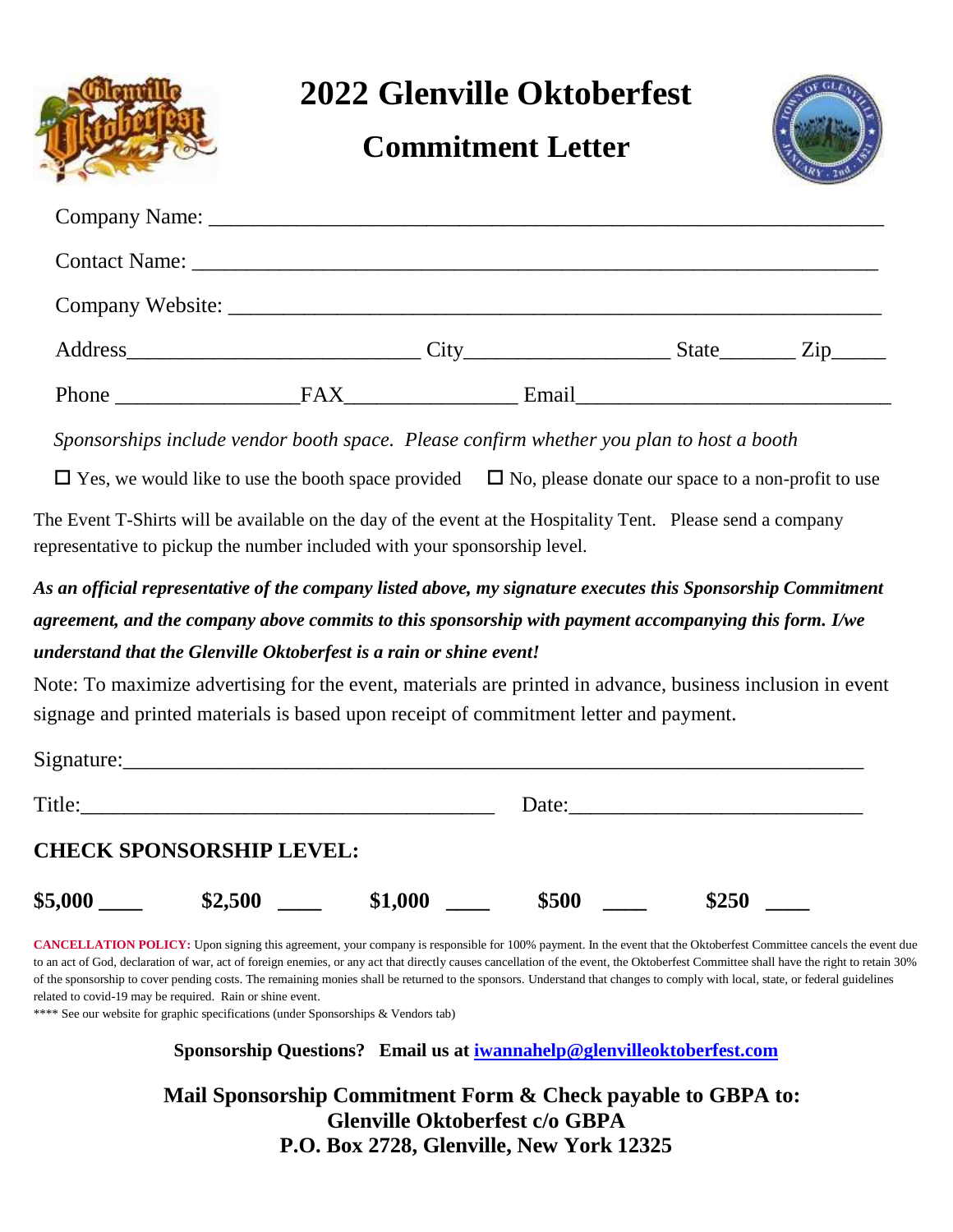





March 2022

Dear Friends,

We are thrilled to be able to host a full return to our traditional Glenville Oktoberfest event at the Town of Glenville's Maalwyck Park! Our 2021 event had a great turnout, but we are excited to bringing back some features that we needed to reconsider related to the covid situation.

We're hopeful that all of you, our great sponsors, will return to support this great event! Once again, Glenville Oktoberfest will be advertised as a FREE event – no admission fee, no parking cost (due to your generosity). Please leverage our 501(c)3 tax status with our mission to continue to showcase Glenville as a great place to work, play and live.

We invite you to take the opportunity to market your organization at this high energy and popular celebration. If you choose sponsorship, depending upon the level you choose, you can expect any or all of the following:

- Your logo in print articles / advertisements featured in publications such as Your Hometown, Daily Gazette
- Title sponsor to be featured on Glenville Oktoberfest float within Village of Scotia Memorial Day Parade (requires commitment by May 1, 2022)
- Inclusion in our Daily Gazette insert (color section wrap)
- A presence on the Glenville Oktoberfest official website (with hyperlink)
- Exposure via our use of social media for event / sponsor promotion via our Glenville Oktoberfest Facebook site
- Your logo on hundreds of event t-shirts worn by sponsors and volunteers
- An audience of thousands of potential customers you can connect with from your own vendor booth
- Your logo on flyers that will be distributed locally

Maalwyck Park offers 60 acres owned and maintained by the Town of Glenville. The easy access from I-890 and the Village of Scotia has further expanded our visitors.

This Oktoberfest promises to bring more vendors, more activities, more guests and more media hype. This packet includes sponsorship and advertising opportunities to fit every budget. If you are interested in participating as a vendor, please visit the website for more information.

We look forward to another successful event made possible by your support.

Sincerely,

*Your Glenville Oktoberfest Committee*

*The Glenville Business and Professional Association is a 501(c)3 organization.* **Glenville Oktoberfest c/o GBPA, P.O. Box 2728, Glenville, New York 12325**